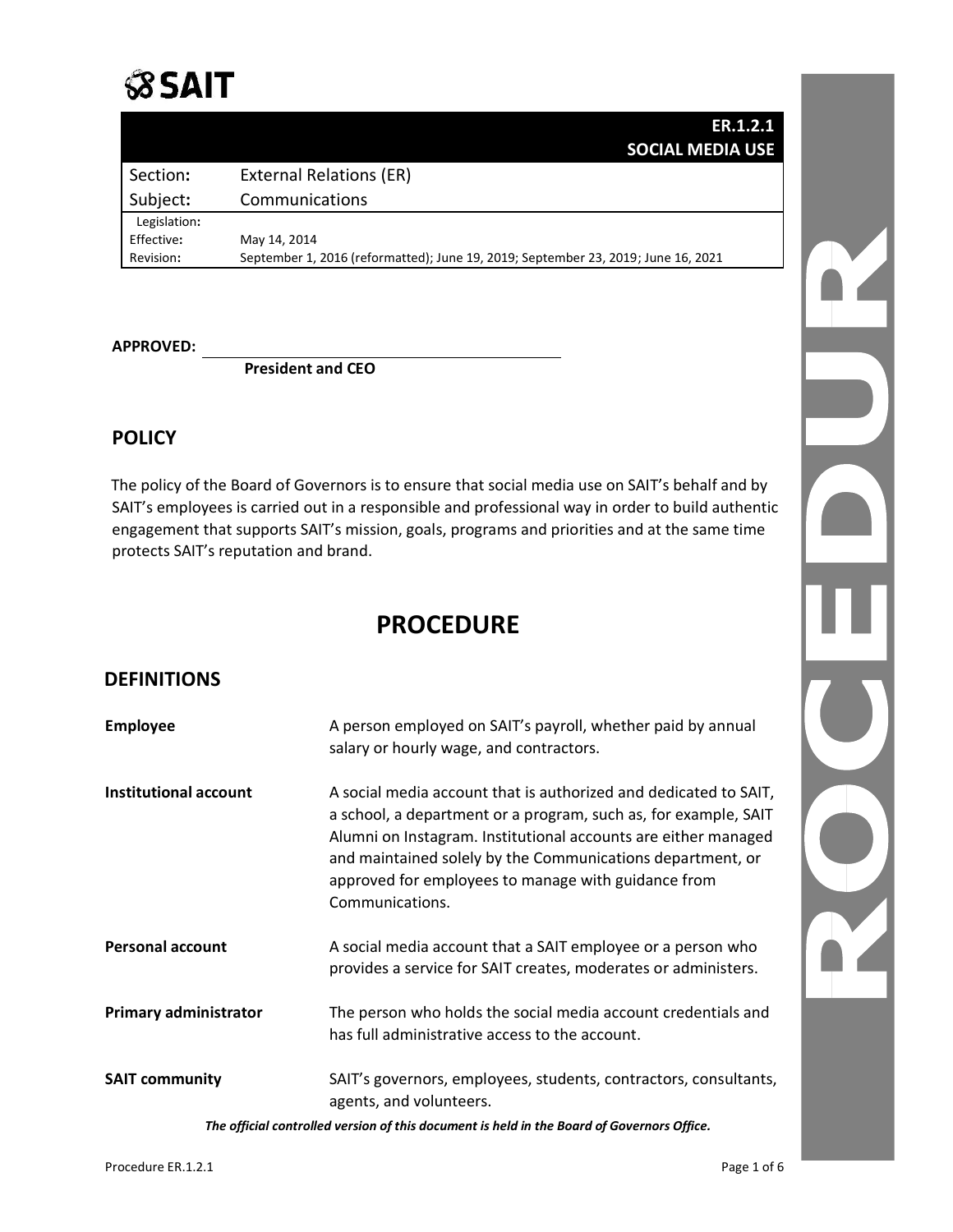

| Social media |    | A category of online tools or services where users collaboratively<br>generate the majority of content. It provides a model of<br>communication in which a person or organization can have a<br>conversation with many people at any one time. Current<br>platforms include but are not limited to: |  |
|--------------|----|-----------------------------------------------------------------------------------------------------------------------------------------------------------------------------------------------------------------------------------------------------------------------------------------------------|--|
|              | a) | Blogs and podcasts, including corporate blogs, personal blogs<br>or blogs hosted by mainstream media outlets.                                                                                                                                                                                       |  |
|              |    | b) Forums and discussion boards including comments or<br>feedback sections of mainstream media websites.                                                                                                                                                                                            |  |
|              | C) | Microblogging sites such as Twitter.                                                                                                                                                                                                                                                                |  |
|              | d) | Professional networking sites such as LinkedIn.                                                                                                                                                                                                                                                     |  |
|              | e) | Social networking sites such as Facebook.                                                                                                                                                                                                                                                           |  |
|              | f  | Social news websites such as Reddit.                                                                                                                                                                                                                                                                |  |
|              | g) | Video and photo sharing sites such as Instagram, Flickr,<br>Pinterest and YouTube.                                                                                                                                                                                                                  |  |
|              |    |                                                                                                                                                                                                                                                                                                     |  |

# **GOVERNING PRINCIPLES**

- 1. Social media is an effective way to advance SAIT's mission, goals, programs and priorities by allowing SAIT to engage with and respond to current and prospective students, staff, alumni, industry and the general public.
- 2. This policy, procedure and guidelines provide direction to ensure the responsible, professional and effective use of social media while also protecting SAIT's reputation and brand.
- 3. This policy, procedure and guidelines apply to all members of the SAIT community who create, monitor or administer content on institutional accounts and those SAIT employees with personal accounts who identified themselves as being affiliated with SAIT or who reference SAIT in their social media use.
- 4. Members of the SAIT community will be held accountable for their use of social media in the same fashion as they would be held accountable for in-person interactions and traditional forms of communication.

# **PROCEDURE**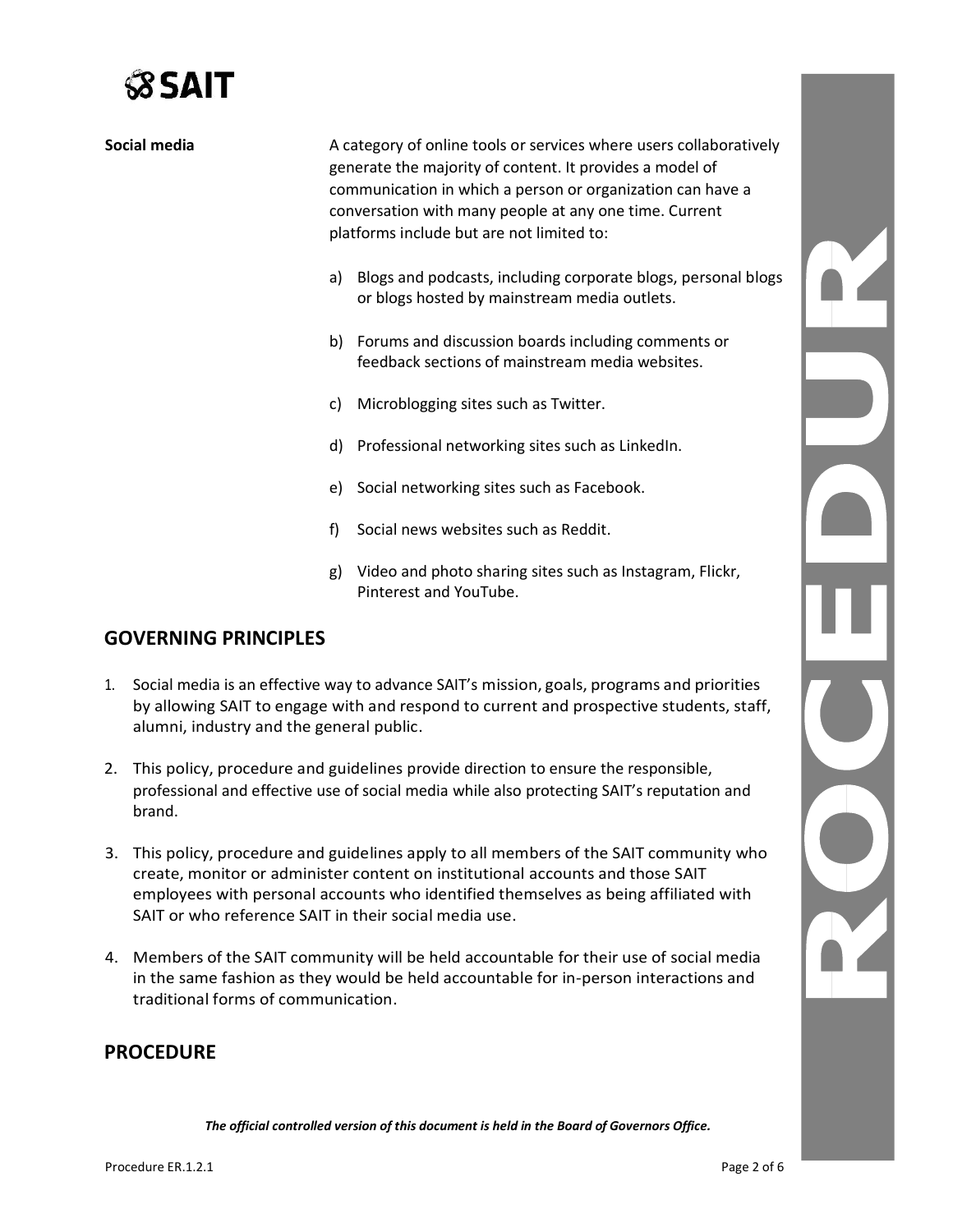

#### **A. Social Media Governance**

- 1. SAIT empowers its employees to responsibly use social media with the assistance and guidance of the Communication team in the Communications department.
- 2. Communications coordinates social media efforts on behalf of SAIT. This includes managing, monitoring and measuring institutional accounts, and ensuring SAIT's Social Media Guidelines, attached as Schedule A, an Associated Document to this procedure, and the terms of service of each social media channel are followed.
- 3. Communications provides training to SAIT. It is accountable for the institutional accounts, including managing, monitoring and measuring those accounts, and ensuring SAIT's Social Media Guidelines and the terms of service of each social media channel are followed. It is also accountable for managing the repurposing or decommissioning of accounts as necessary.
- 4. Any violation of this policy, procedure or guidelines may result in disciplinary action, up to and including termination. Any violations that are not addressed by SAIT's policies and procedures, including procedure AC.2.12.1 Copyright of External Materials, policy AD.1.1 Compliance with the Freedom of Information and Protection of Privacy Act and its accompanying procedures, procedure HR.4.10.1 Respectful Workplace and Learning Environment, and HR.4.12.1 Wrongdoing Disclosure, will be escalated for resolution to the vice president, external relations.

#### **B. Personal Accounts**

- 1. Users of personal accounts must be mindful that the content on their personal accounts may reflect on SAIT's brand and reputation.
- 2. All members of the SAIT community who identify themselves as affiliated with SAIT or reference SAIT in their social media use are expected to ensure that their comments do not harm SAIT's brand and reputation, do not contain confidential information or information they are not authorized to disclose, and follow SAIT's social media guidelines.
- 3. If a member of the SAIT community has any doubt about the appropriateness of their conduct or proposed conduct on social media, they should contact Communications.
- 4. All SAIT employees are expected to ensure social media use complies with all other applicable SAIT policies and procedures, including but not limited to those identified in the social media guidelines.

#### **C. Creating New Institutional Accounts**

1. Before an employee or school/department requests an institutional account or before a contractor is given an account, they must complete a checklist (available on SAITNOW) and submit it to Communications for review and approval.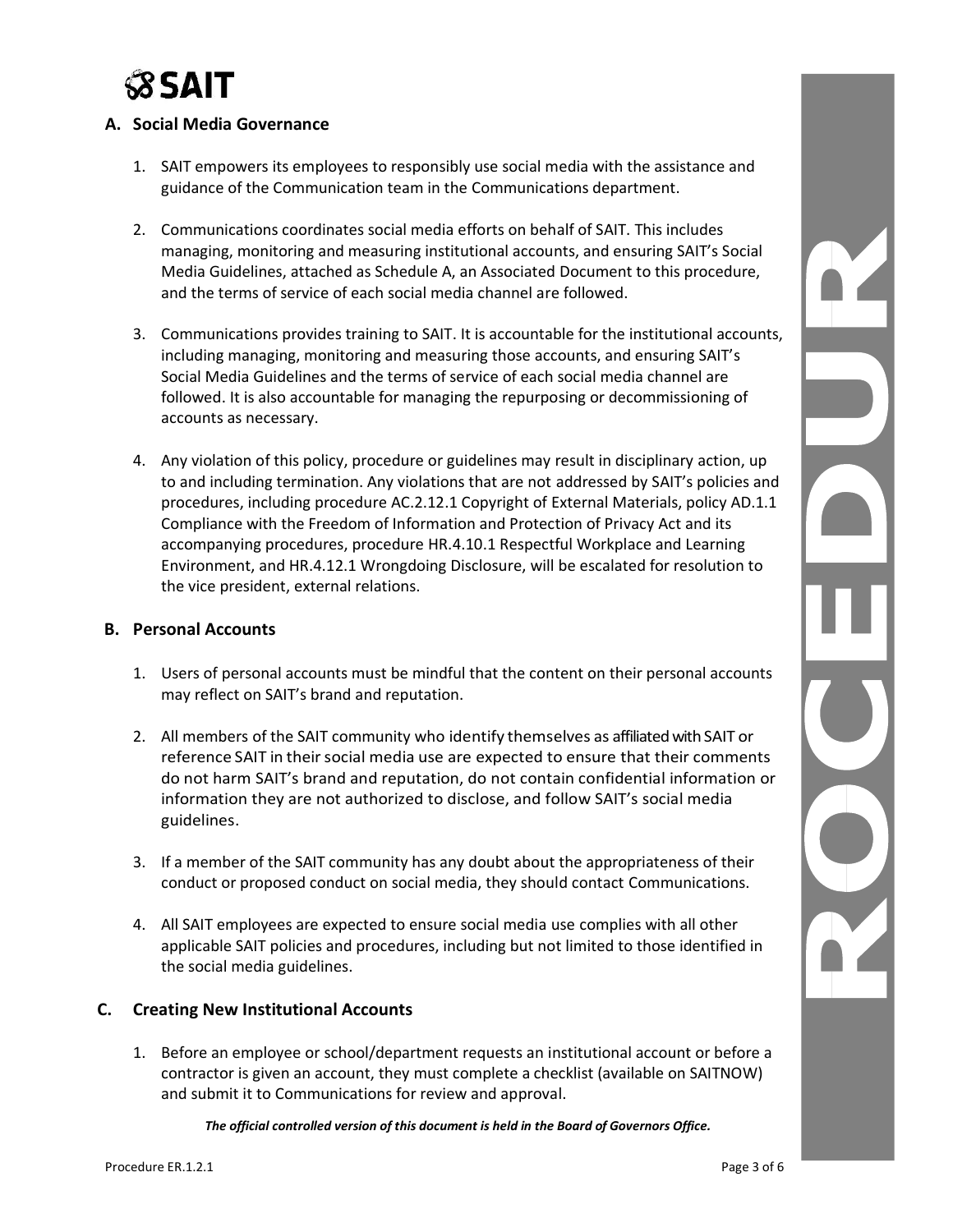

- 2. A primary administrator must be designated for all institutional accounts.
- 3. The primary administrator must provide full administrative access to each institutional account to Communications, which may access the account or limit access to the account for any reason, including but not limited to the case of an emergency, security breach or employee departure.

#### **D. Use of Institutional Accounts**

- 1. Users of institutional accounts must be mindful that these accounts will reflect on SAIT's brand and reputation. The impact of inappropriate use may be immediate and significant. All users are expected to follow this policy, procedure and guidelines.
- 2. When an institutional account is designed primarily for student use (for example, for teaching purposes), a permanent employee must be the primary administrator, and the account will indicate in the bio that it is a teaching tool at SAIT and that it is run by SAIT students. For example:
	- a) On Facebook, the employee will be the 'manager' and the student(s) will be 'content creators'.
	- b) On Twitter, the employee will keep track of the log-in credentials, changing the password at the end of each term (before the outgoing students have left).
- 3. In a crisis or emergency situation, it is the primary administrator's responsibility to ensure the account follows the proper emergency communications procedure. Refer to Section F of this procedure for more information.

#### **E. Branding SAIT Accounts**

- 1. All institutional accounts must:
	- a) Abide by branding criteria as outlined in SAIT's Brand Standards (available on SAITNOW).
	- b) Clearly identify themselves as an authorized communication channel of SAIT, and include 'SAIT' in the account name. For example, SAIT School of xxxxxxxxx.
- 2. SAIT logos and/or visual identity cannot be used without permission. Details on when to appropriately use the SAIT logo are available in Schedule A, an Associated Document to this procedure.

#### **F. Decommissioning Accounts**

*The official controlled version of this document is held in the Board of Governors Office.* 1. Social media channels that Communications has identified as impacting or threatening SAIT's reputation by being inappropriately inactive, lacking original content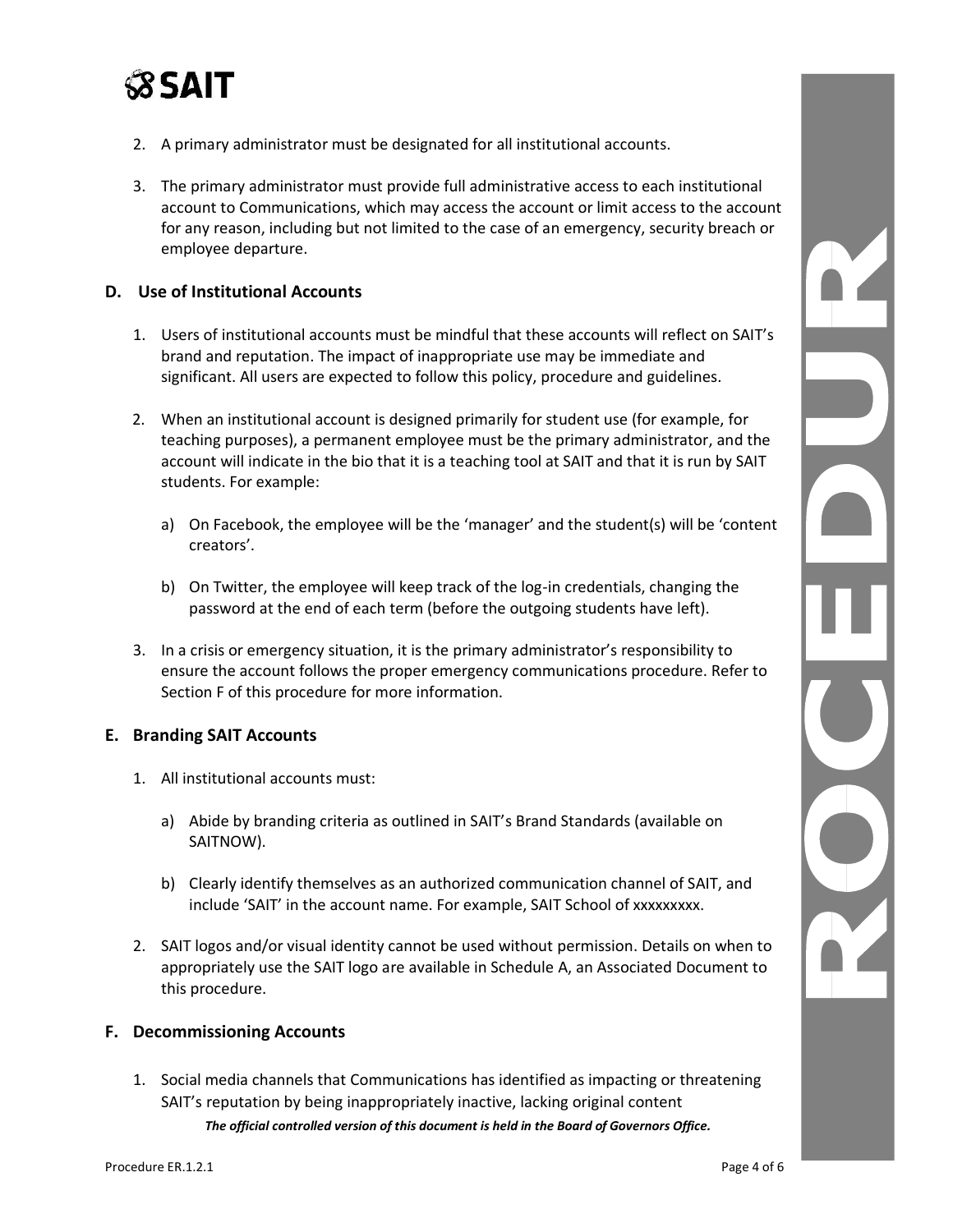

requirements, being redundant or having limited audience participation will be decommissioned or repurposed.

2. Before decommissioning an account, the primary administrator must consult with Communications.

#### **G. Social Media Use during a Crisis or Emergency**

- 1. In the event of a crisis, providing timely and accurate information to users is critical, and will be managed by Communications under the authority of SAIT's Emergency Management Response Team (EMRT).
- 2. Crisis-related social media communications will take priority on all SAIT accounts. An emergency or crisis includes but is not limited to an on-campus or off-campus incident that:
	- a) May be emotionally sensitive to members of the SAIT community, visitors to SAIT, and individuals at other post-secondary institutions.
	- b) Puts the safety of members of the SAIT community and/or visitors to SAIT at risk.
	- c) Damages or threatens to damage SAIT's reputation.
- 3. SAIT social media channels should not be used other than to direct their followers to SAIT's institutional accounts and/or sait.ca — for crisis-related information and updates, unless the EMRT otherwise instructs.
- 4. All SAIT primary administrators must sign up for SAITALERT so they are immediately notified of an emergency. SAITALERT is available for download from the iOS and Android app stores.
- 5. In the event of a reputational emergency, SAIT primary administrators will be notified with further instructions. In the case of a reputational issue relating to an institutional account, primary administrators must immediately notify Communications.

#### **H. Security**

- 1. At least one permanent SAIT employee must have administration access to every institutional account.
- 2. Third party administrators, such as contractors or students, must be immediately removed from the accounts once access is no longer required.